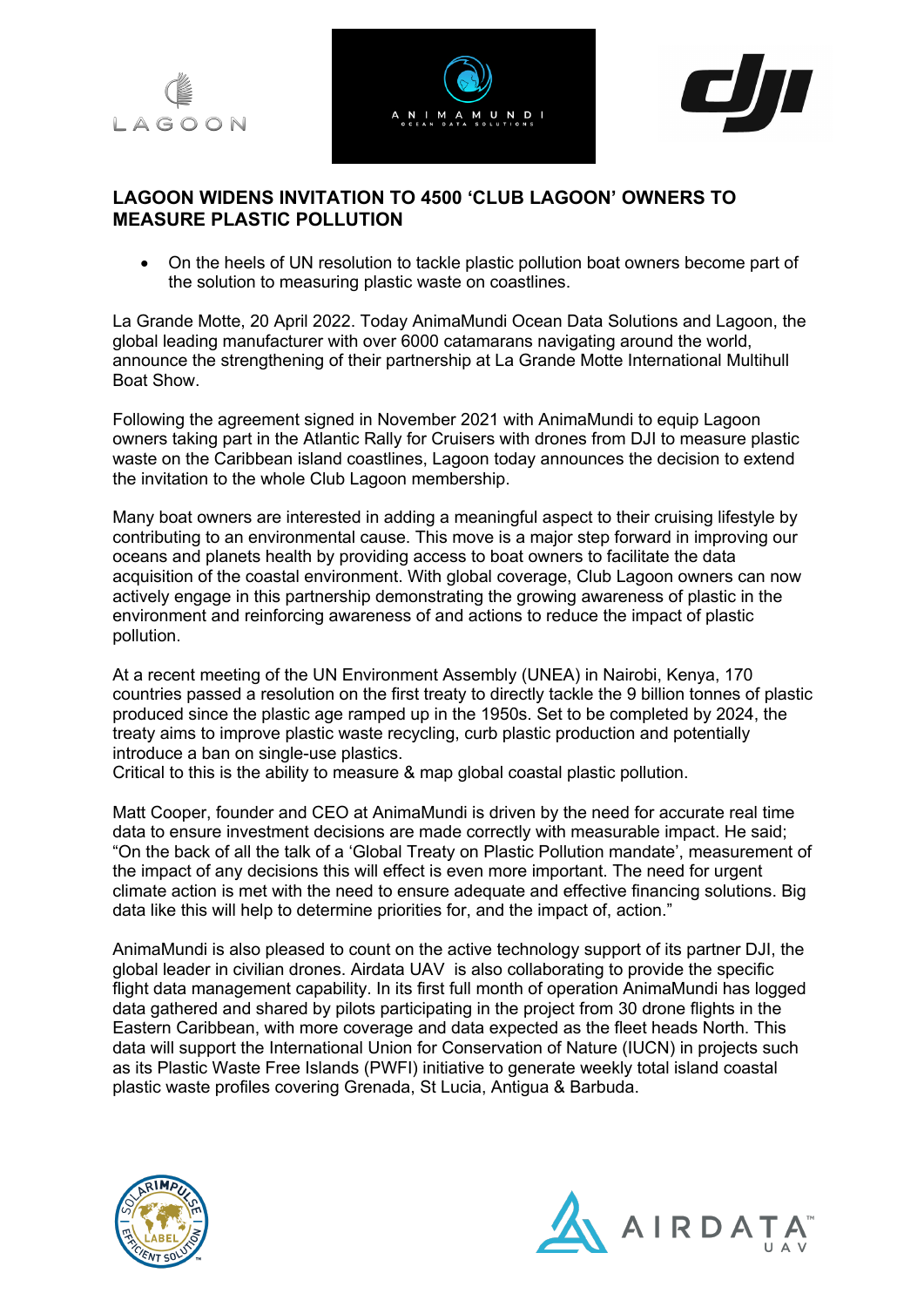





Thomas Gailly, Lagoon Brand Director, said; "Lagoon is proud to be partnered with AnimaMundi in this exciting data collection initiative using our 'Club Lagoon' as part of the solution. We have over 6000 of our catamarans sailing around the world and we can feel that our customers are more and more willing to play a role in such initiatives. It's stimulating to think that the Lagoon owner's community could be involved in capturing this much needed data in a highly efficient way. This partnership is the perfect complement to our own policy of respect for the environment and all the work undertaken to reduce the environmental impact of our activities."

Olivier Mondon, Senior Communication Manager at DJI Europe commented: "Drones are increasingly used for aerial surveying and this partnership adds global scale to DJIs growing contribution to supporting solutions to climate change and ocean health."

Of the more than 300 million tons of plastic produced every year, at least 8 million tons end up in our oceans, making up 80% of all marine debris. 33,000 single-use plastic bottles are dumped in our oceans every minute of every day, affecting every coastline – and yet there is currently no global data documenting the size, location and evolution of the problem.

Looking to the future, AnimaMundi is now working with InnoSuisse, the Swiss Government Innovation Agency and the University of Zurich Remote Sensing Laboratory to build remote sensing technology and capacity to measure the chemical composition of our oceans from space. Initially targeted at the measurement of the concentration of micro plastics in our oceans it is expanding to cover acidity and other pollutants, this will allow for a permanent measure of global ocean health. The monitoring of ocean health is just as important, if not more important, as monitoring the weather, it gives us an earlier warning of the consequences of ignoring global warming.

The company is also in discussions with the Galapagos Conservation Trust to deliver drones and train park rangers to capture video of the islands coastlines using its leading AI computer vision to measure not only plastic pollution but also the endangered wildlife population. Once initiated this would be the largest ever continuous monitoring &measurement programme within the Galápagos Islands.

Using leading edge next generation artificial intelligence, computer vision, and object recognition technologies, AnimaMundi has developed the software to automatically record, count, and register the presence and number of plastic bottles on our shores in real time. This information can be captured from still photography as well as images from drones. The data is automatically uploaded, processed, and stored on the company's servers. In today's digital world big data is king and AnimaMundi, thanks to Lagoon owners, DJI and Airdata UAV will be able to provide this much needed information to those involved in ocean health projects enabling results-driven, measurable impact for the many investments made.

**ENDS** 



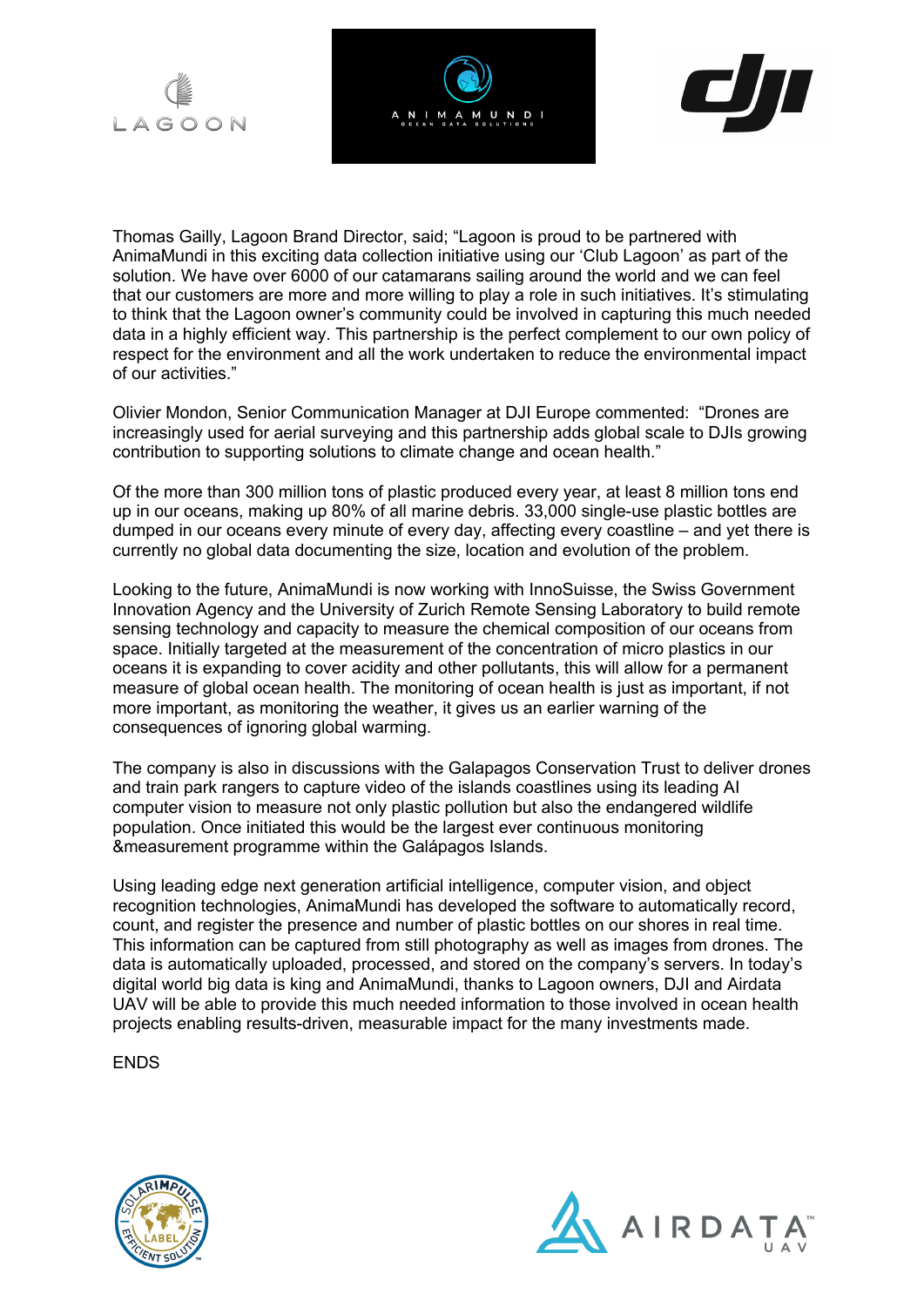





Media contacts For interviews and further information, please contact: Richard Poston, Kodiak Communications +44 7715 377079 Richardcposton@gmail.com

Olivier Mondon, Senior Communications Manager, DJI Europe Olivier.mondon@dji.com

Laurie Viala +33 (0) 7 88 83 76 27 l.viala@beneteau-group.com

Victoria Alaman, Lagoon +33(0)7 88 49 12 96 v.alaman@cnb.fr

Anthony Hobson, Communications, Global Marine and Polar Programme IUCN (International Union for Conservation of Nature) + 41 22 999 0255 Anthony.hobson@iucn.org

Note to Editors About AnimaMundi

AnimaMundi is a not-for-profit organisation based in Geneva, Switzerland, creating a searchable database of plastic waste on our global coastlines using leading edge proprietary technology to interpret photo and video records to extract a single-use plastic bottle count. This data will enable decisions to facilitate environmental investments and measure the impact of waste management initiatives. AnimaMundi means "the soul of the earth" – www.oceandatasolutions.org

## About Lagoon

Lagoon, world leader in the sailing catamaran industry since 1984, offering a range of boats from 40 to 78 feet. The perfect travel experience is Lagoon's will and inspiration. Therefore, the brand is committed to offer: high-quality reliable products and sustainable solutions to respect and preserve nature. More information: www.cata-lagoon.com.

## About DJI

DJI is a global leader in developing and manufacturing civilian drones and aerial imaging technology for personal and professional use. DJI was founded and is run by people with a passion for remote-controlled helicopters and experts in flight-control technology and camera stabilization. The company is dedicated to making aerial photography and filmmaking equipment and platforms more accessible, reliable, and easier to use for creators and innovators around the world. DJI's global operations currently span across the Americas, Europe, and Asia, and its revolutionary products and solutions have been chosen by